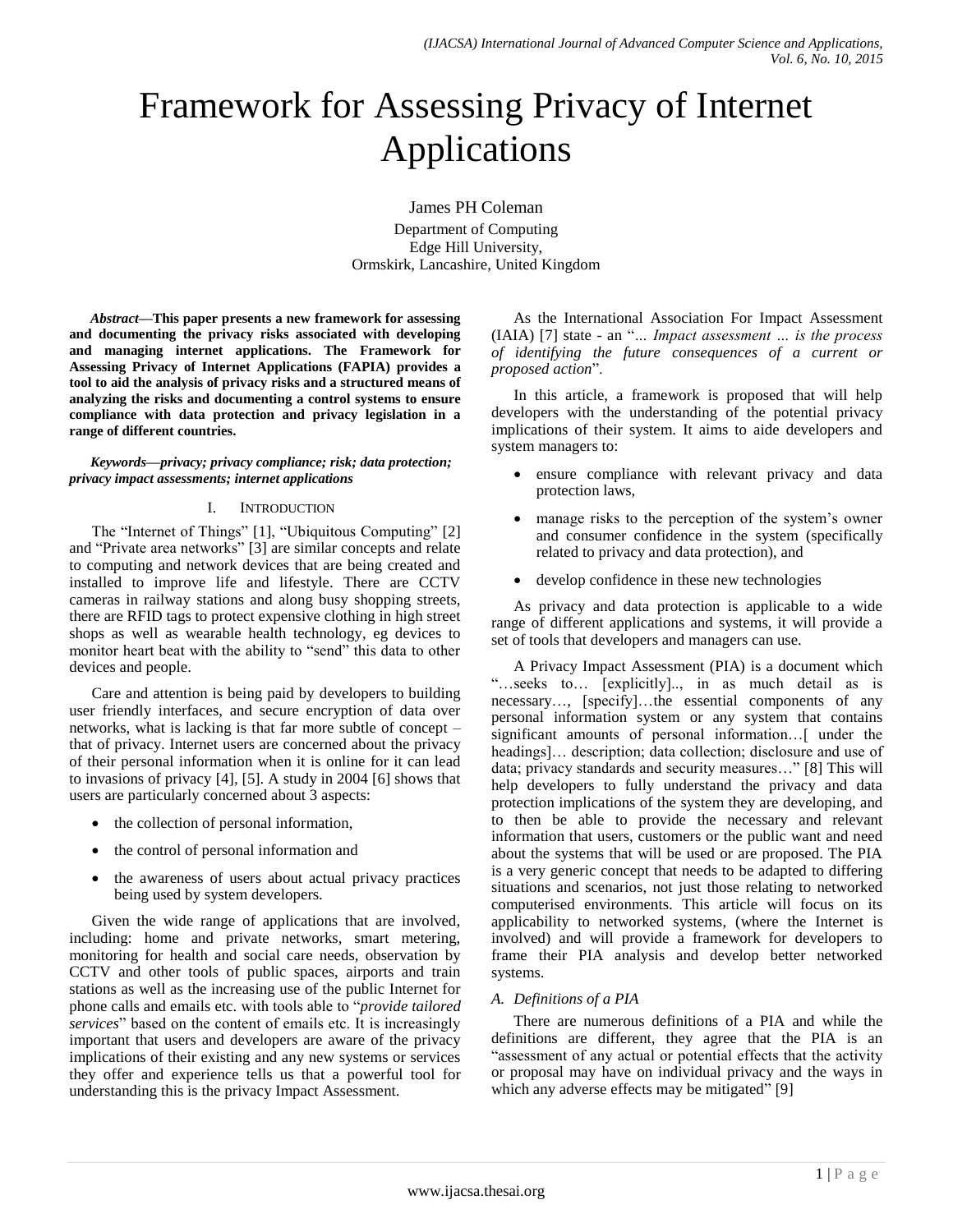*"PIA is an analysis of how information in identifiable form is collected, stored, protected, shared and managed. [to] ensure that system owners and developers have consciously incorporated privacy protection throughout the entire life cycle of a system" [10]*

*""a process whereby the potential impacts and implications of proposals that involve potential privacy-invasiveness are surfaced and examined"" [11]*

## *B. Framework for assessing privacy*

The purpose of this Framework is to assess the privacy risks involved in a computerised system, and having determined the risks to privacy, to then enable the system developers/managers to ensure those risks are properly managed. The precise systems or controls a developer uses to manage those risks will depend upon the legal framework in which they operate however this Framework will enable them to understand what is happening (from a privacy perspective) in their system.

By working through the Framework the developer/manager will be able to develop controls (either technological or procedural) to manage privacy within the system.

The Framework for Assessing Privacy for Internet applications (FAPIA) is a tool that is designed to simplify the PIA process for internet application developers. It will enable them to assess the privacy risks, assess the likelihood and provide a structured way of addressing these risks and providing a documented outcome, particularly if a legislative framework exists, in which the system will operate. In the words of [8] "*… a basic function of a … privacy impact assessment is to ask probing, detailed questions of the proponents, builders and designers in order to promote comprehension. The role is in effect that of a devil"s advocate*."

FAPIA has been developed in the UK and therefore has been heavily influenced by the needs of the European Convention on Human Rights [12], in particular Article 8 which states:

## *Article 8 – Right to respect for private and family life*

*1) Everyone has the right to respect for his private and family life, his home and his correspondence. [12 Art 8]*

This is a limited right as it goes on to say in section 2 - that *"…there shall be no interference by a public authority with the exercise of this right except such as is in accordance with the law and is necessary in a democratic society…"* and goes on to define certain conditions when this interference can occur.

Related to this is the European Union (EU) Directive on Data Protection [13] which provides a set of 8 principles on the collection and processing of personal data. While this may seem to be European-centric, it must be remembered that many nations have privacy laws or statutory requirements surrounding the processing of data and privacy including the so-called "safe harbour" schemes of the US Department of Commerce [9] which provides 7 principles for data processing and storage that must be used in certain circumstances.

While traditionally privacy relates to proper persons – that is, actual identifiable people. As the Internet grows however, and as the number of institutions uses digital systems to manage their data and environment, it is important that privacy be considered in a wider context. Under traditional terminology, privacy relates to a person, in the modern world we need to consider privacy in relation to institutions and organisations. Businesses use digital and internet systems to store their data and they expect this information (perhaps about business costs, incomes etc) to be properly managed. Managed in terms of data loss but also in the form of being kept confidential. Whole industries are reliant on being able to control access to business data (which may not fall under the protection offered by privacy legislation). Therefore while legal privacy protection may not exist, privacy as a concept applies equally to business data as it does to personal data given contractual obligations that form part of many business contracts.

As the author is EU based, then FAPIA will ensure that ECHR/DFD [12, 13] can be implemented, it does mean that FAPIA is equally usable and valid in other legislative areas and the Author believes is valid for all existing jurisdictions. This article will explain how FAPIA is structured, and how it can be applied to different domains.

## II. FRAMEWORK FOR ASSESSING PRIVACY FOR INTERNET APPLICATIONS

The first question that needs to be asked by a developer is whether there are any privacy implications. This relates to whether issues of privacy as a result of legal or contractual obligations exist. Figure 1 for a decision tree which is the first step in the FAPIA process.

An assessment completed using FAPIA will consider each of the elements of the Internet application (called the Key Elements in FAPIA) and will analyse these in relationship with the privacy targets (called Privacy Targets in FAPIA) and will identify what FAPIA calls the Key Outcomes.

FAPIA is a system that aims to help developers understand their own (ideally proposed) system, which will then allow the developers to build a system that has minimal privacy impacts, or at least where the impacts can be managed properly and easily. Often what happens is that Developers find that they have built a system that is difficult to control, or where expensive "*procedural*" systems or add-ons are needed to maintain the level and type of privacy and data protection that is needed and expected from the customers.

Having applied the FAPIA, Developers should then have an understanding of the implications of what they are proposing, and are able to build the relevant controls into the system. It is unfortunate that many developers do not consider the privacy impacts until the end of the design phase (and sometimes the end of the development phase) of a system when modifications can be both expensive and difficult.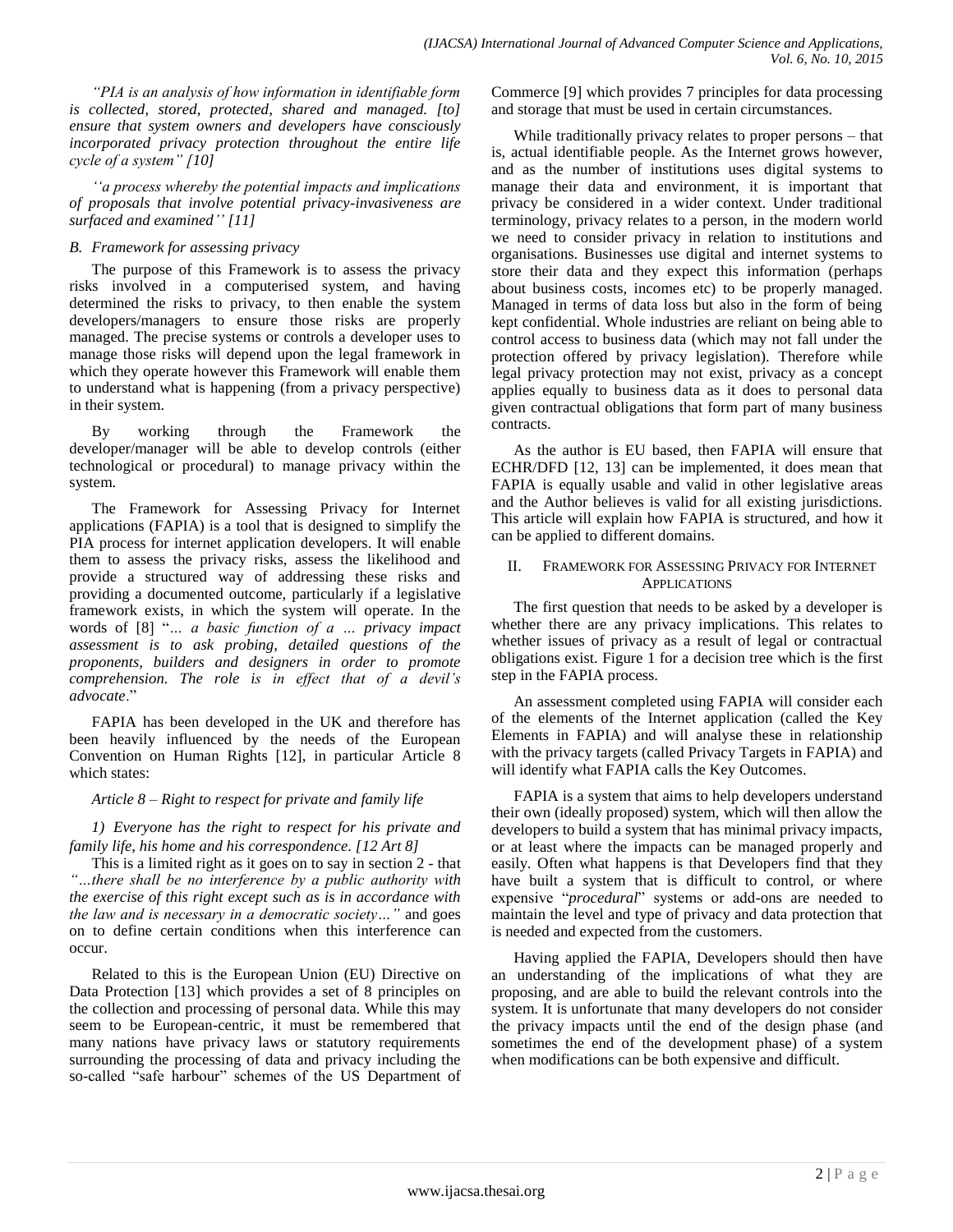

Fig. 1. Decision Tree for deciding if an assessment is required

#### *A. Key Outcomes*

The *Key Outcomes* of FAPIA are the following pieces of information about how the IA. The

- **Business need** being addressed by the proposed system?
- The **data being collected**, and the reason why that data is being collected?
- Description of the **Mechanisms** used in the IA which processes or stores (even temporarily) data?
- What **privacy impacts** may arise as a result of?
	- Algorithms used to process the data
	- o Data storage and is that storage necessary for the operation of the system?
	- o What is the justification for negative privacy impacts?
- **Procedures** and protocols used to manage access to data
	- o What methods are proposed whereby those negative privacy impacts will be ameliorated?

In order to identify the Key Outcomes of an IA, it is first necessary to identify main actors/agents that are involved. These are called the Key Elements and it is the analysis of what is generally pieces of software and/or hardware that will result in improved understanding of the privacy impact of an IA.

## *B. Key Elements*

The Key Elements identifies the components that Developers and Maintainers need to identify in their system. By doing so they are then able to develop and maintain the systems and controls that are needed to maintain privacy for not all risks can be addressed by technology alone.

## *The Key Elements are:*

**Data Subjects** – The Data Subject is the person (or group of people) who is the subject of the collection of data. Note that this may not be the same as the intended data subject.

The Data Subject is the individual whose particular data is provided to the system and the person can be identified or distinguished from others in the system. (eg a person has brought a product that uses Radio-frequency identification (RFID) tags to identify products in a store, and the same RFID readers are used in a number of shops, so by linking the original sales transaction to the RFID ID then the person can be identified).

In identifying the data subjects, it is important to consider those who are not the intended subjects. So for example, in a CCTV system for a railway station, all people who move through the station may be data subjects if the images are recorded (for 14 days) in a crime-detection programme. Often the data subject is not the person about which data is being generated but is the person who receives the data. So for example, in an email system the data subjects are both the recipients and senders of the emails.

**Data Elements** – This is the data that is being collected and which may be processed in response to instructions and/or is recorded with the intention that it should be processed at a later date. The data is collected (or being sent) by the Network Device. In determining the data elements involved in the IA, it is important to remember that often other data is being collected as well as that which is intended.

## WHAT IS PERSONAL DATA?

The data collected, processed and/or stored – It is important to realise that privacy is primarily concerned about data that is related to a person or a group of people or which can be linked to a real person or organisation. This means that if the system is collecting data on activities or events for which the data is not linkable to an identifiable person/organisation, then privacy considerations are generally not applicable. So for example, a RFID system does not need to consider privacy considerations when the tags are in the warehouse, and there is no link to a person. Once the link to a person can be made because of a sale, then privacy considerations now apply.

**Network Sensor** – A network sensors is a device to monitor conditions (eg CCTV, temperature, sound, pressure, etc). and to pass their data through the network to a main location – an Application. As networks may be bi-directional, also enabling control of sensor activity This means that the network sensor may be a movement sensor, biometric sensor or a keyboard or tablet computer.

**Network Node** – The network node includes devices that pass on data received from a sensor or pass on data over a network (which may include the public Internet but is quite often a private network or a combination). There may be multiple network nodes involved in data collection (or transmission).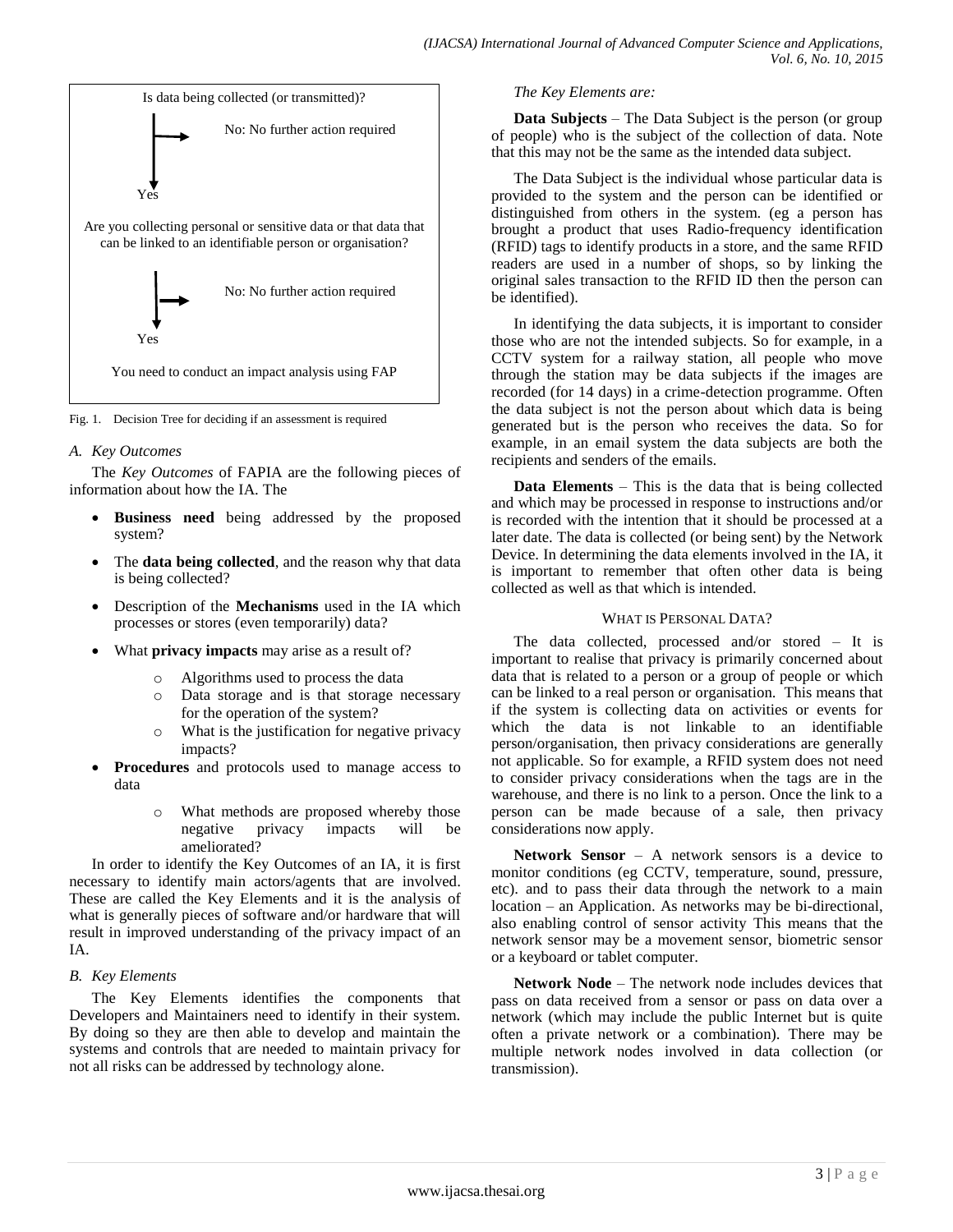**Application** – An application is a process or group of processes that involve the processing of the data collected about a data subject which includes potentially the linking of this data with other data sources. This can include the organisation, retrieval, disclosure of data or the linking of collected data with other data sets.

**Back-end** – The back-end is the area used for the storage of data about or involving a data subject. This includes the ability to store what is initially un-linked data but through later analysis linkages are created.

**Data Controller** – the Data Controller is a person or an organisation or a group who process or use the data about a data subject. This includes the situation where an organisation is processing (including storing) data on behalf of another organisation in the form of an out-sourcing arrangement.



Fig. 2. FAPIA Key Elements

## *C. Privacy Targets*

In order to develop a system that is compliant with privacy legislation (as implemented in different regions of the world), it is necessary that the developers fully understand their own system, who is involved in the system, and how it works. Once the Key Elements have been identified, FAPIA then tests these elements against privacy and data protection targets, called the *Privacy Targets*. These are characteristics that any system that manipulates personal or sensitive information needs to address. It should be borne in mind that different countries will have precise legal definitions for some of these characteristics but this Framework is structured in such a way that the information will be available for most legislative systems and that the developers will have the information necessary to provide reassurance for commercial companies and organisations about the privacy services that will be provided.

The Privacy targets identified as part of this Framework are based on the pargets identified as part of the EU Privacy Directive. [13].

These targets are grouped according to the 3 issues identified by [6] as being the main issues that network users are concerned about when considering privacy. The targets represent the concerns of users or customers and as such should represent a major driver for businesses who use data for whatever reason.

These targets are:

*1) Collection of Private Information* **Safeguarding quality of private data**

Data avoidance and minimisation, purpose specification and limitation, quality of data and transparency are the key targets that need to be ensured.

## **Legitimacy of processing data**

Legitimacy of processing personal and private data must be ensured either by basing data processing on consent, contract, legal obligation, etc.

*2) Control of personal information*

## **Compliance with the data subject's right to be informed**

It must be ensured that the data subject is informed about the collection of his data in a timely manner.

## **Compliance with the data subject's right to object**

Where there is a legal right to object (or *right-to-be forgotten*) to having data processed, then this is ensured. Transparency of automated decisions vis-à-vis individuals must be ensured especially. Even if there is no *right to object*, the Developers need to provide a mechanism for handling Data Subject's expression of views and how this is to be handled by the system. All existing privacy frameworks include some mechanism for appeals

## **Safeguarding confidentiality and security of processing**

Preventing unauthorised access, logging of data processing, network and transport security and preventing accidental loss of data are the key targets that need to be ensured.

## **Allowing the data subject right of access to data, and to correct and erase data**

It must be ensured that the data subject's wish to access, correct, erase and block his data is fulfilled in a timely manner. All existing privacy frameworks include some mechanism for appeals

## *3) Awareness of users about actual privacy practices* **Compliance with notification requirements**

Notification about data processing, prior compliance checking and documentation are the key targets that need to be ensured.

## **Compliance with data retention requirements**

Retention of data should be for the minimum period of time consistent with the purpose of the retention or other legal requirements.

## III. OUTCOMES AND FUTURE WORK

As FAPIA is a process which generates a series of outcomes (see section II. A. above) this results normally in the production of a report. If the Framework was applied prior to the development of the system itself, then this report provides input into the design process for the Internet application.

Where other tools need to be addressed, then FAPIA provides a comprehensive data set that can be used. FAPIA however produces a set of Key Outcomes: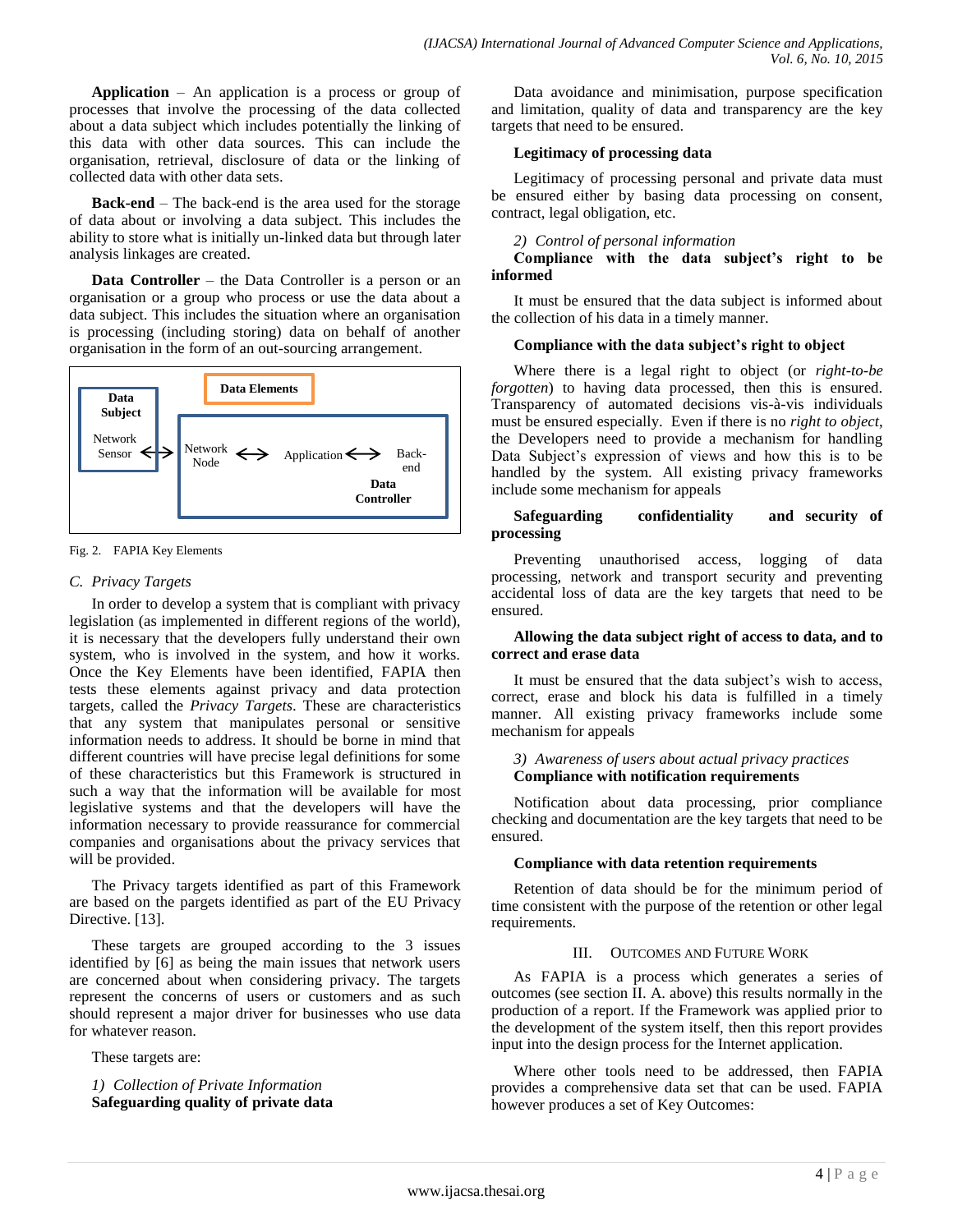**Overview specification of the Operation of the system** – the business needs being addressed.

**Specification of actual data collected** – a comprehensive set of data elements being collected explaining how the data is collected and the purpose being addressed by the data.

**Specification of actual data stored** – a comprehensive set of data elements being stored explaining how the data is stored and the purpose being addressed by the data storage. This also needs to include how the data is being protected given the level of the risk involved. This also needs to include temporary storage of data (eg hours or days).

**Algorithms used to process the data** – this is important to know how the system is processing the data. As a consequence of data processing, some data which was collected anonymously may become identifiable, and hence become a privacy risk that needs to be managed.

**Privacy Risks** – what are the privacy-risks associated with the collection, processing and storage of the data. Where there are privacy risks then the justification for having negative privacy risks need to be provided, depending on the level of the risk-score involved.

**Privacy Systems -** Amongst the numerous different types of privacy-risks, privacy systems/processes will be used to manage the privacy requirements of all systems. There are a number of *common procedures and protocols* which all systems need to address:

- Procedures and protocols used to manage access to data and other Key Elements
- Procedures and protocols for the collection of data
- Procedures and protocols for informing the data subjects
- Procedures and protocols for managing data transfers
- Procedures and protocols for managing data loss
- Procedures and protocols for objections, appeals
- Procedures and protocols for providing data subject to access, correct and erase data (where needed or necessary)

Figure 3 illustrates a form of FAPIA Report for a sample CCTV system which consists of a video camera with images being stored on a PC. The FAPIA Report

Having completed FAPIA and produced these outputs, the system developers and managers have a very comprehensive understanding of how their system needs to be developed. The system managements tasks that need to be undertaken, and often can be built into the project are clearly identifiable within the FAPIA key Outputs. Fig. 3. Sample FAPIA Report

#### **FAPIA Report – CCTV Monitoring System**

#### **Key Elements:**

*Data Controller:* Sample Organization Owner *Data Subjects*:

- Customers entering Sample Organization's shops.
- Members of staff of Sample Organization who work in areas covered by CCTV system.
- Members of public who walk in front of sample Organization's shop.

| Network Sensor: | CCTV camera in shop                       |
|-----------------|-------------------------------------------|
| Network Node:   | PC where <i>CCTVS of tware</i> is located |
| Application:    | CCTVS of tware application                |
| Back-end:       | CCTVS of tware and DVD storage            |
|                 |                                           |

#### **Key Outputs:**

**Overview specification of the Operation of the system** The CCTVSoftware system consists of a Camera and related software which records all images the camera captures and stores these images for a 7 day rotational system. The camera captures images of activity within the shop-area including through the window and on the street front.

#### **Specification of actual data collected**

Images of members of public, customers and staff in the shop or outside front shop window.

#### **Specification of actual data stored**

Images of members of public, customers and staff in the shop or outside front window stored for 7 days on rotational cycle unless retained for a longer period for crime detection/prevention purposes

#### **Algorithms used to process the data**

The only algorithms used are in the capture and storage of data. Data used for crime detection/prevention purposes may be enhanced to provide better images for forensic purposes.

#### **Privacy Risks**

- Use of material for non-approved purposes
- Loss of data possible because of:
	- o Technical problems (eg data storage shortage)
	- o Procedural problems (eg staff deleting files)

**Privacy Systems -** Procedures and protocols used to:

- *Manage access to data and other Key Elements*
	- Procedure for examining images in the event of suspected crimes
- *Procedures and protocols for informing the data subjects*
	- CCTV Notice Notice informing the public of the use of CCTV for crime detection/prevention uses.

*Procedures and protocols for the collection of data*

Protection of stored data in locked room

*Procedures and protocols for managing data transfers* • Procedure for storage and copying of images in the event of suspected crimes